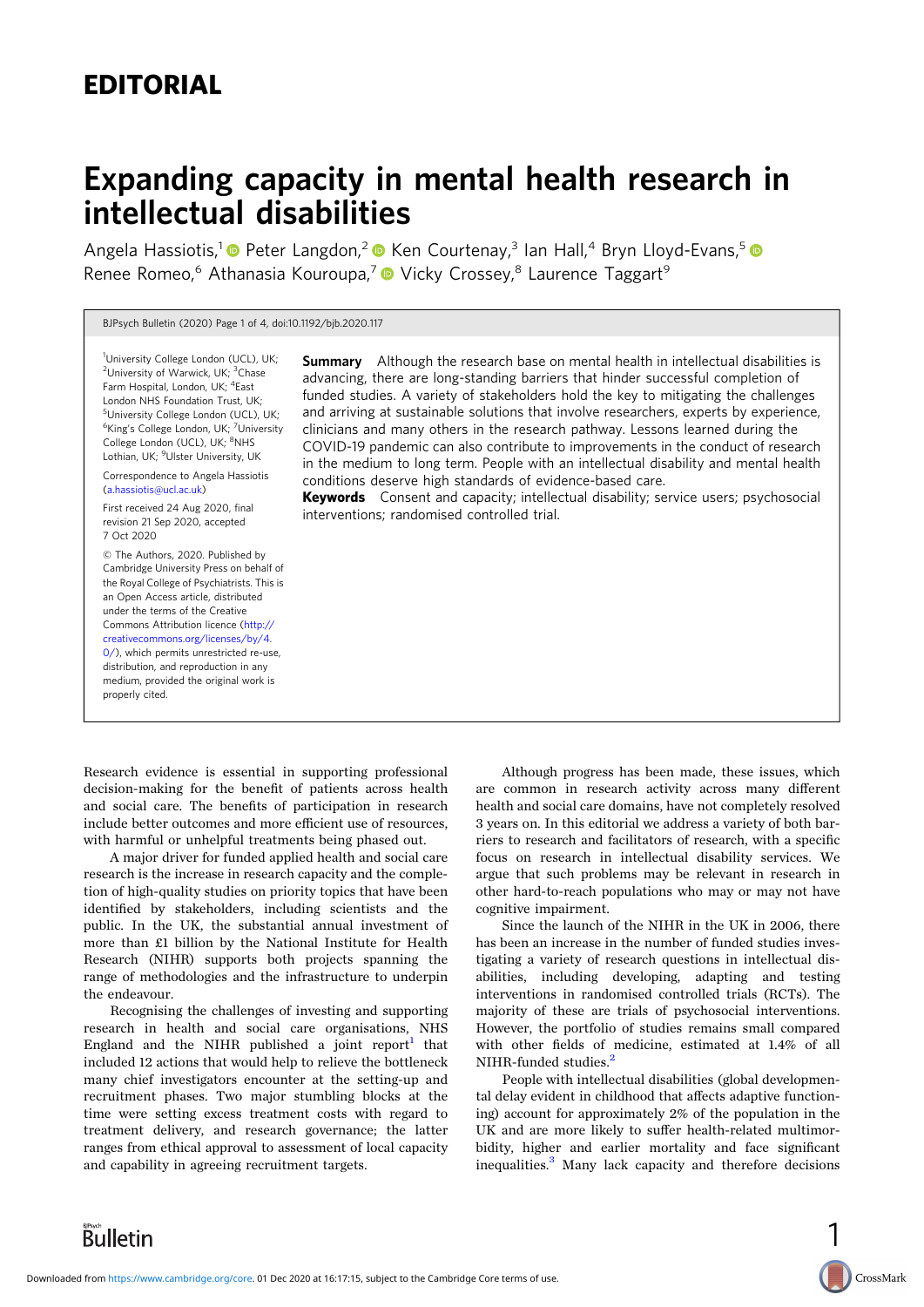about their participation in research depend on families' and paid carers' understanding and attitudes towards research projects and research processes. This is because they may be called on to act as consultees to enable participation of those most vulnerable. It is therefore essential that people lacking capacity should also be able to take part in and benefit from research specific to people with intellectual disabilities, with appropriate safeguards as mandated in the Mental Capacity Act 2005 or equivalent permissions internationally.

#### Barriers

Despite the amount of research conducted over time, many challenges that have been reported previously still remain and have an impact on the completion of studies. Lennox et al<sup>[4](#page-3-0)</sup> described identification of substantial numbers of participants, frequent need for substituted decision-making, occasional limited literacy of both person and carer, and organisational gate-keeping practices as significant barriers to recruitment in an RCT of health checks in Australia. More recently, a systematic review of 53 papers reporting RCTs in people with intellectual disabilities published between  $2000$  and  $2017<sup>5</sup>$  $2017<sup>5</sup>$  $2017<sup>5</sup>$  identified similar barriers in recruiting to target, participant treatment preferences, engaging with stakeholders, obtaining consent and staff turn-over. Optimistically the authors concluded, 'conducting RCTs with people with cognitive disabilities can be challenging, however, with reasonable adjustments, many of these barriers can be overcome'.

People with intellectual disabilities are excluded from research that may be relevant to their health vulnerabilities, $^2$  as well as being sceptical about the impact of it on their lives. This is illustrated by the Research Voices project, $6$  which revealed a number of serious concerns that parents of people with profound and multiple disabilities harbour about research, such as mistrust of health professionals seeking participants for studies, the emotional and time burden of research assessments, frustration with not knowing the findings or findings not translating to real improvements in practice.

Research infrastructure brings its own multifaceted challenges. The role of clinical research practitioners (CRPs) (who are National Health Service (NHS) based and able to recruit from services directly) is not fully understood by intellectual disability services and there is significant variation among the operations of clinical research networks across the different UK countries. Therefore, professionals in the services may be asked to undertake recruitment in addition to an already busy clinical role. Further, data guarantors are frequently local authorities, who are providers of social care services not directly connected to the NHS in England. Finally, intellectual disability services that are located outside NHS structures have fewer opportunities to be informed of ever-evolving research processes, thus remaining unable to utilise available resources to assist them in incorporating and supporting research in their day-to-day practice.

Clinician factors are also important in maintaining non-engagement in research activities, including older age, being male and working in the private sector.<sup>[7](#page-3-0)</sup> OliverAfricano et al<sup>[8](#page-3-0)</sup> identified beliefs about drug efficacy, potential ethical conflicts in medication trials and multidisciplinary team processes as having adversely affected recruitment to a clinical trial of antipsychotics in adults with intellectual disabilities. Delays associated with any of these factors inevitably matter in completing studies that depend on timesensitive research contracts and are likely to hamper the validity of the research findings if there is underrecruiting.

Finally, clinicians and scientists in general may not make sufficient effort to include participants from underrepresented groups in their studies, thus perpetuating the limited access of people with intellectual disabilities in research. This is particularly important for diseases where it has been demonstrated that there is excess morbidity and/or mortal-ity in this population.<sup>[9](#page-3-0)</sup>

### Facilitators

Prioritisation of research is likely to confer benefits to both health and care organisations, as shown by views reported in a review of engagement in research:<sup>[10](#page-3-0)</sup>

'The wider review demonstrated [...] how collaborative and action research can encourage some progress along the pathway from research engagement towards improved healthcare performance. There is also evidence that organisations in which the research function is fully integrated into the organisational structure, out-perform other organisations that pay less formal heed to research and its outputs.'

These lessons, although not specific to intellectual disabilities, are relevant in this context as presenting a justification for embracing research by the multitude of service configurations delivering care to this population.

In other changes to research governance, the new Health Research Authority has halved the time needed to obtain regulatory approvals, $\frac{11}{11}$  $\frac{11}{11}$  $\frac{11}{11}$  although other milestones along the research pathway remain areas of concern.

Although the funding for research in intellectual disabilities may be lower than what is essential for investigating the increased morbidity, mortality and the health inequalities seen in this population group, there is an emerging cohort of completed high-quality studies. There are also many committed researchers, healthcare service professionals and other staff whose enthusiasm and problem-solving capacity signal their willingness to engage with the process. These may further promote interest in research by influencing national clinical practice and through targeted dissemination, including to people with intellectual disabilities and their carers. Clinician familiarity with academic work, peer support and support from management are also likely to increase positive attitudes towards research. Research that is seen as arising out of patient concerns and that could lead to tangible benefits in interventions and care improve-ments is also likely to be supported.<sup>[6](#page-3-0)</sup>

Recently the NIHR Dissemination Centre published a themed review on intellectual disability research.<sup>12</sup> More than showcasing the funded projects, it highlighted the meaning of the findings for the care that people with intellectual disabilities and their family carers receive. In addition, the collection of studies included in the review demonstrate that funded research can be conducted

 $\mathcal{P}$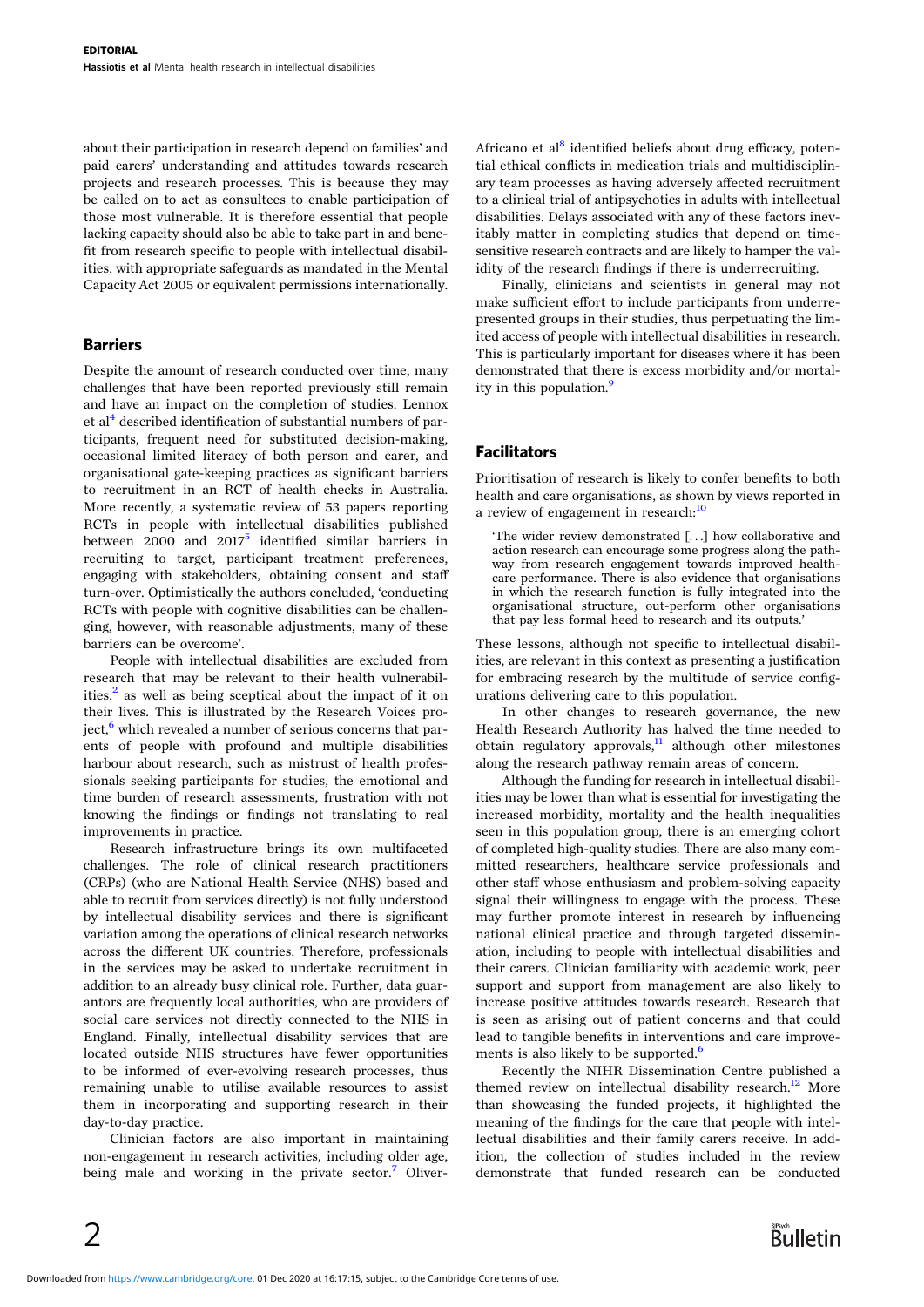successfully in the field of intellectual disabilities but that all the studies have had significant involvement of people with intellectual disabilities and their family carers throughout. These studies are examples of good practice that can be shared between researchers, people with intellectual disabilities, their carers and charities supporting them.

#### Solutions

A primary area for mitigation lies in health and social care professionals' and people with intellectual disabilities' conviction of the importance of research and its wider contribution to lives and well-being. A recent course  $13$  devised to train people with intellectual disabilities in research methods suggests that learning about conducting research and driving the research process is feasible. Such courses could increase the number of suitably trained people with intellectual disabilities who could be recruited to work as researchers in various projects.

Incentives for encouraging donation of time to research activities by family and paid carers may improve uptake and retention, alongside other strategies. Increasingly, experts by experience are being asked to interpret and comment on research findings and this is a way of increasing familiarity with research processes, as well as consumer feedback.

The well-intended efforts of paid carers to protect vulnerable adults if they lack capacity, including the personal data protection regulations, often stifle participant recruitment. In England and Wales, this could be addressed by a revision of the Mental Capacity Act 2005. Heywood et al<sup>[14](#page-3-0)</sup> outlined how the Act is predominantly focuses on treatment and decision-making within a 'best interests' framework, rather than on research where decisions are not made using that framework. The sections of the Act governing research do not effectively balance protection and empowerment, and researchers may be reluctant to include participants who lack capacity in research projects.

The research community may also need to take some responsibility in providing solutions to the present challenges. Being clear about what the findings mean to the wider group of people with intellectual disabilities, proactive dissemination strategies and other activities in engaging the public with research are paramount in moving forward. Research aims to shape service delivery and to translate advances in science into measurable benefits for the population at large. It is questionable whether consumers consider research findings relevant to their health and whether those who commission services apply research findings to enhance clinical effectiveness and value for money.

An example of fostering closer links between clinicians, academics and people with lived experience of intellectual disability is the newly formed RADiANT consortium, a platform that works to increase health and social care staff's awareness of research and develop research skills and capacity. The consortium is focused on mental health and behavioural problems in intellectual disabilities, autism and other neurodevelopmental conditions (see <radiant.nhs.uk> for more information). So far it has produced guidance on how to manage the COVID-19 pandemic in different mental health settings and has delivered several educational activities. Its wider impact remains to be established.

Professional bodies across all professions must also promote research-related objectives in training curricula and on public-facing forums such as websites and newsletters.

Strengthening health and social care links is an area for further development, especially as social care is identified by NIHR as a domain for research investment. This means extension of the research infrastructure to reach the neglected care sector, which is central to accessing individuals to take part in research activities as proxy informants.

The coronavirus pandemic has shown that, while continuing to endorse ethically conducted research, it is pos-sible to do so at pace.<sup>[15](#page-3-0)</sup> It will be important to remember those lessons as we are coming out of the pandemic and in the event of future public health emergencies. In particular, they can inform how to carry out remote research assessments and interviews with participants with intellectual disabilities and ensure that the voice of experts by experience remains central to research activity. During the pandemic, people with intellectual disabilities have been disproportionately affected in both their health and social care needs and require high standards of support in both. We must be able to reassure them and their families that being partners in research pays off in achieving those standards.

#### About the authors

Angela Hassiotis, FRCPsych, PhD, is Professor of Psychiatry of Intellectual Disabilities in the Division of Psychiatry at University College London (UCL), and a consultant psychiatrist with Camden and Islington NHS Foundation Trust, London, UK. Peter Langdon, PhD, is a professor in the Centre for Educational Development, Appraisal and Research at the University of Warwick, and an honorary consultant clinical and forensic psychologist and approved clinician with Coventry and Warwickshire Partnership NHS Trust, UK. Ken Courtenay, FRCPsych, is a consultant psychiatrist at Chase Farm Hospital, London. Ian Hall, FRCPsych, MPhil, is a consultant psychiatrist with East London NHS Foundation Trust. Bryn Lloyd-Evans, PhD, is an assistant professor in the Division of Psychiatry at UCL. Renee Romeo, PhD, is a senior lecturer in health economics at the Institute of Psychiatry, Psychology and Neuroscience, King's College London. Athanasia Kouroupa, MSc, is Study Manager in the Division of Psychiatry at UCL. Vicky Crossey, MRCPsych, is a consultant psychiatrist with NHS Lothian, Edinburgh, UK. Laurence Taggart, PhD, is an assistant professor in the School of Nursing at Ulster University, UK.

#### Author contributions

All named authors have equally contributed to the preparation and content of the manuscript. A.H. drafted the manuscript and led the submission process. P.L., K.C., V.C,. A.K., R.R., B.L.-E., A.K. and I.H. contributed to the intellectual content via successive iterations of the manuscript. All authors have read and approved the final version.

#### Funding

This work is funded by the National Institute for Health Research (NIHR) (Health Services and Delivery Research Programme reference 16/01/24). The views expressed are those of the authors and not necessarily those of the NIHR or the Department of Health and Social Care.

#### Declaration of interest

None.

Bulletin